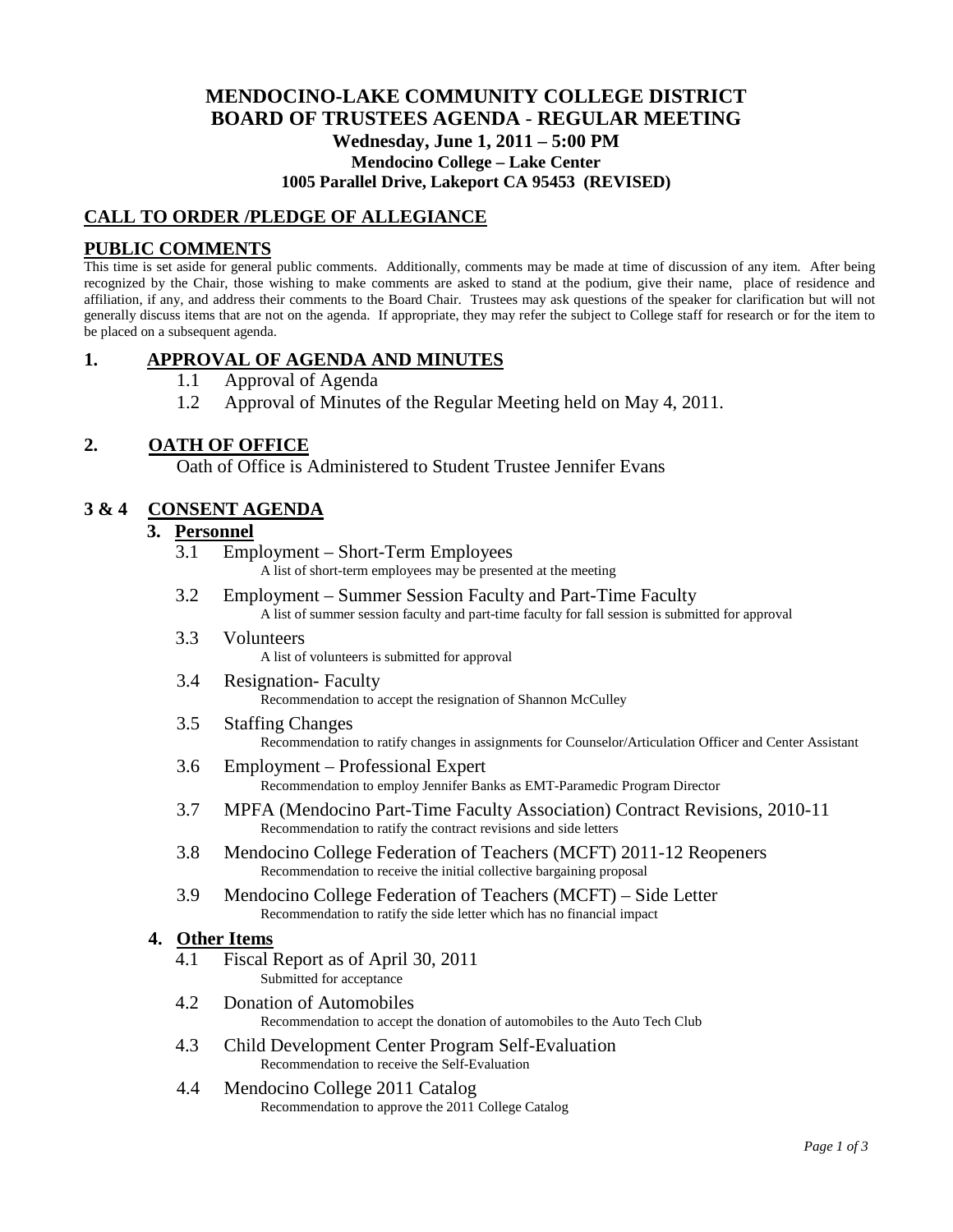- 4.5 Donation of 45 yards of Compost Recommendation to accept the donation
- 4.6 District Order of Priorities Five-Year Capital Construction Plan 2013-17 Recommendation to approve

# **5. ACTION ITEMS**

- 5.1 2011/2012 Tentative Budget Recommendation to adopt
- 5.2 New Policy 413 Community Service Classes Recommendation to adopt
- 5.3 Substitution of Listed Subcontractor Library/Learning Center Recommendation to approve subcontract substitutions for concrete and electrical

### **6. INFORMATIONAL REPORTS**

6.1 President's Report

Report on the monthly activities of the Superintendent/President

- 6.2 Education and Student Services Report
	- 6.2.1 Report on the monthly activities of the Education and Student Services Departments
	- 6.2.2 Annual report on Community Advisory Committees
- 6.3 Administrative Services Report
	- 6.3.1 Administrative Services Department informational report
	- 6.3.2 Measure W Bond report
- 6.4 Mendocino College Foundation, Inc.

Report on the monthly activities of the Foundation

6.5 Constituents Reports

No written reports were submitted. Oral reports may be given at the meeting.

6.6 Health Benefits Report

Submitted as information

## **7. TRUSTEE COMMUNICATIONS**

#### 7.1 Trustee Reports

- 7.1.1 Report on the monthly activities of the Trustees
- 7.1.2 Reports from Board subcommittees
	- Trustee Areas and Elections
	- Trustee Health Benefits (Policy 209)
	- Election of Board Officers (Policy 204)

## **8. PRESENTATION (Time Certain 6:00 PM)**

8.1 Native American Education (Time limited – Five Minute Presentation) Community Member Requested Agenda Item – Presentation by Verle Anderson

### **9. "THE BIG PICTURE"**

- 9.1 Native American Curriculum and Activities at Mendocino College Presentations by:
	- Faculty curriculum sponsor Rebecca Montez
	- Native American Advisory Committee (NAAC)
	- American Indian Alliance (AIA)
- 9.2 Future agenda items